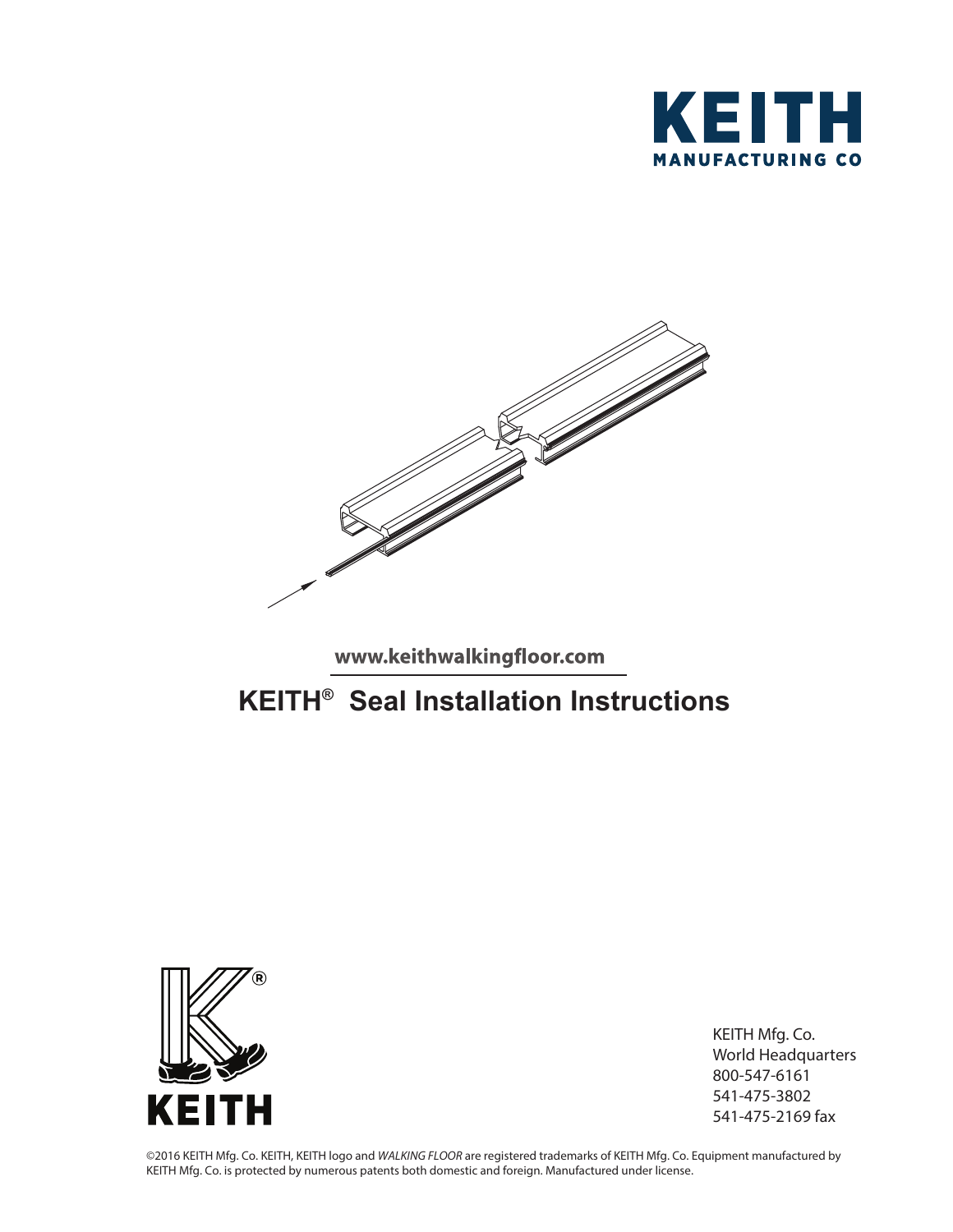### **IMPORTANT NOTE: WELD ON WEAR STRIPS AND FILLER PLATES BEFORE INSTALLING THE SEAL.**

### **STEP 1:**

Begin by placing the bundle of floor slats on four equally spaced sawhorses. The sawhorses must be strong enough to support the weight of the floor slats. Remove the banding from the bundle.

### **STEP 2:**

Inspect the ends of the floor slats. De-burr the seal groove. Chamfer the outside edge of the floor slat opposite the seal groove. De-burr and chamfer both ends of the floor slats (See Diagram Below).



### **STEP 3:**

Stand each slat up on one side, so that the seal groove is facing upward for the rest of the process.

**STEP 4:** Trim the ball of the floor seal at a 45° angle at bottom ends. The angle on the seal pushes the adhesive into the seal groove. Pull the floor seal into the floor slat. The open side of the "Y" must be pointed toward the top of the floor slat. Pull the seal to the proper distance from the end of the slat as shown in the table on the next page. Cut the seal off flush with the other end of the slat. (Trim Ball at 45 ) Do this with the entire bundle of slats.

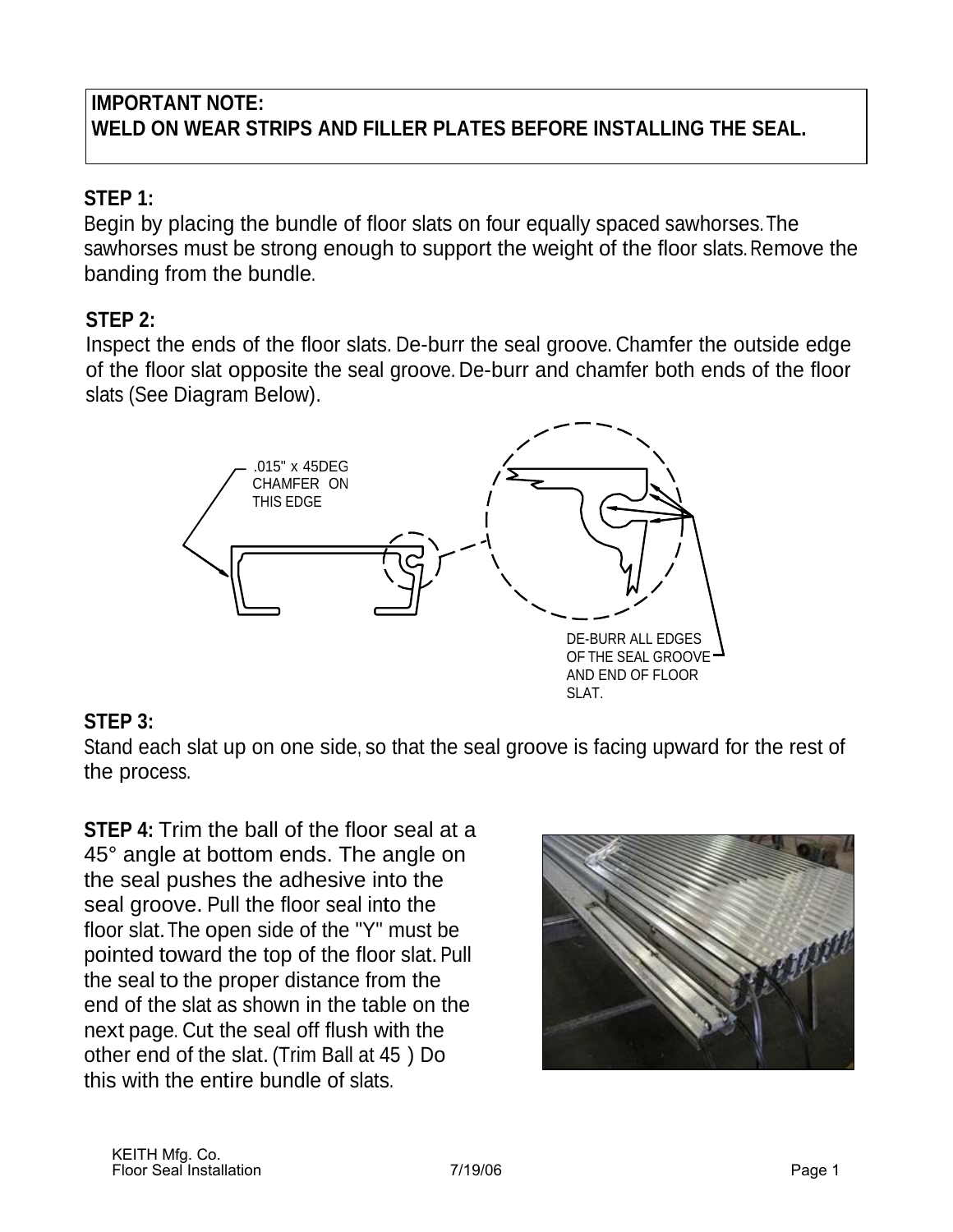| <b>Seal Color</b> | <b>Slat Length</b> | <b>Seal Length</b> | <b>Stretch</b> |
|-------------------|--------------------|--------------------|----------------|
| <b>Black</b>      | $51'$ $5"$         | 49' 9"             | 20"            |
| Gray              | 51'5"              | 50' 7"             | 10"            |
| <b>Black</b>      | 46' 5"             | 44' 11"            | 18'            |
| Gray              | 46' 5"             | 45' 8"             | 9"             |
| <b>Black</b>      | 43' 5"             | 42'                | 17"            |
| Gray              | 43' 5"             | 42' 8.5"           | 8.5"           |
| <b>Black</b>      | $38'$ 5"           | 37'2''             | 15"            |
| Gray              | 38'5''             | 37' 9.5"           | 7.5"           |
| <b>Black</b>      | 30'5"              | 29' 5"             | 12"            |
| Gray              | 30'5"              | 29' 11"            | 6"             |
| <b>Black</b>      | 25' 5"             | 24' 7"             | 10"            |
| Gray              | 25' 5"             | 25'                | 5"             |
| <b>Black</b>      | 18'5''             | $17'$ $9''$        | 8"             |
| Gray              | 18'5''             | 18'1"              | 4"             |
| <b>Blue</b>       | All                | Flush              | Flush          |

### **STEP 5:**

Apply a 1/8" diameter bead of Sikaflex®-221 adhesive sealer in the exposed seal groove (From the end of the seal to the end of the slat). Hold the caulking gun at a 60 degree angle to the floor slat. (Push the bead - do not pull - when using a manual applicator. If using a Sikaflex® air applicator, pull the bead.)

**NOTE:** The bead should be 2" long for the BLUE SEAL.

Repeat the last step, throughout the entire bundle of slats.



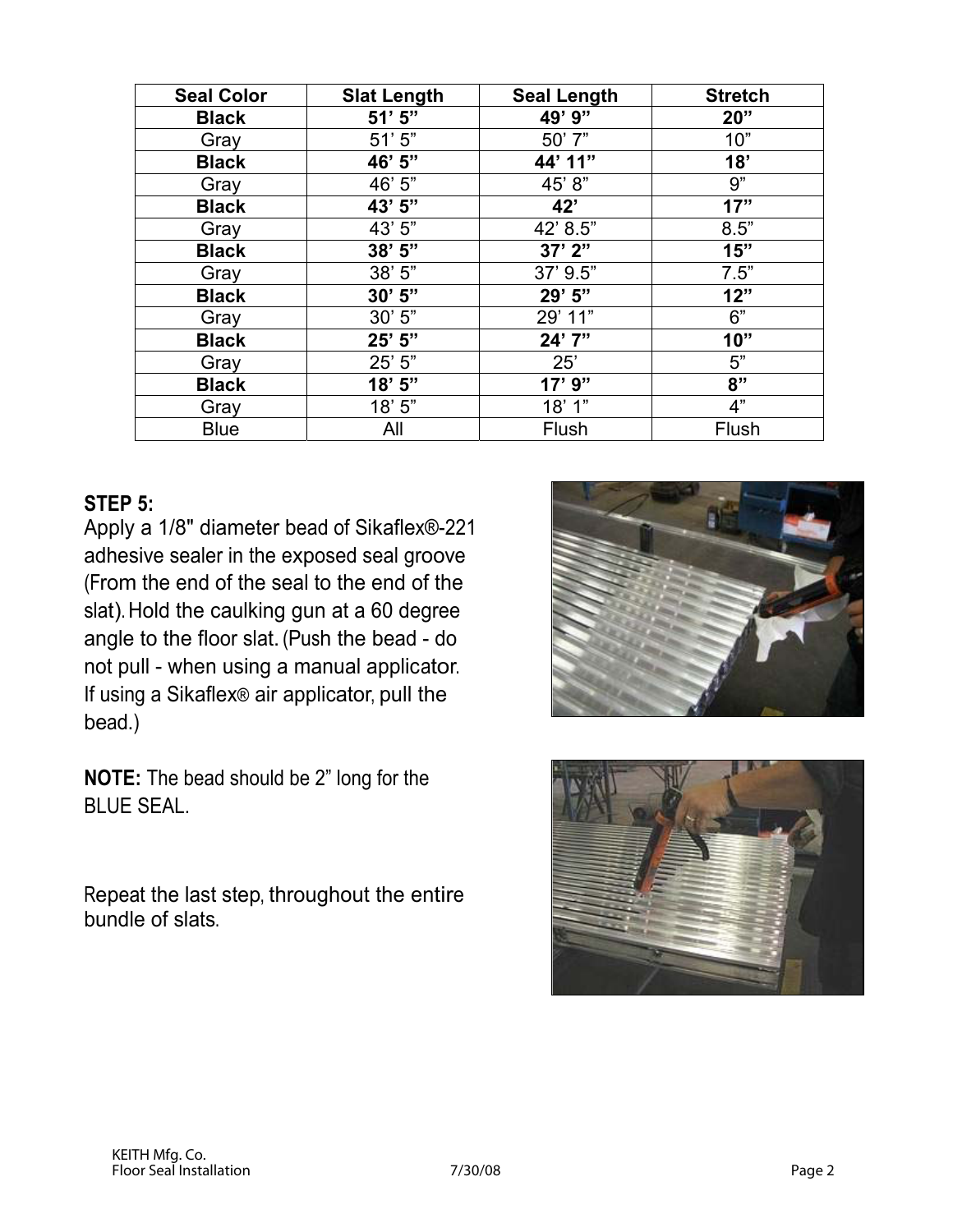### **STEP 6:**

Pull the seal flush with the end of the slat. When pulling the seal through the bead of adhesive, make sure to pull the seal outward from the slat as well as toward the end.



Repeat the last step, throughout the entire bundle of slats.



### **STEP 7:**

Once all of the seals are pulled to the ends of the slats, place an anchor screw into the recess in the ball of the seal and tighten it in place. (DO NOT OVERTIGHTEN THE ANCHOR SCREW) After the screw is installed into the end of the slat, push the end of the seal against the slat everywhere the Sikaflex® has been installed.

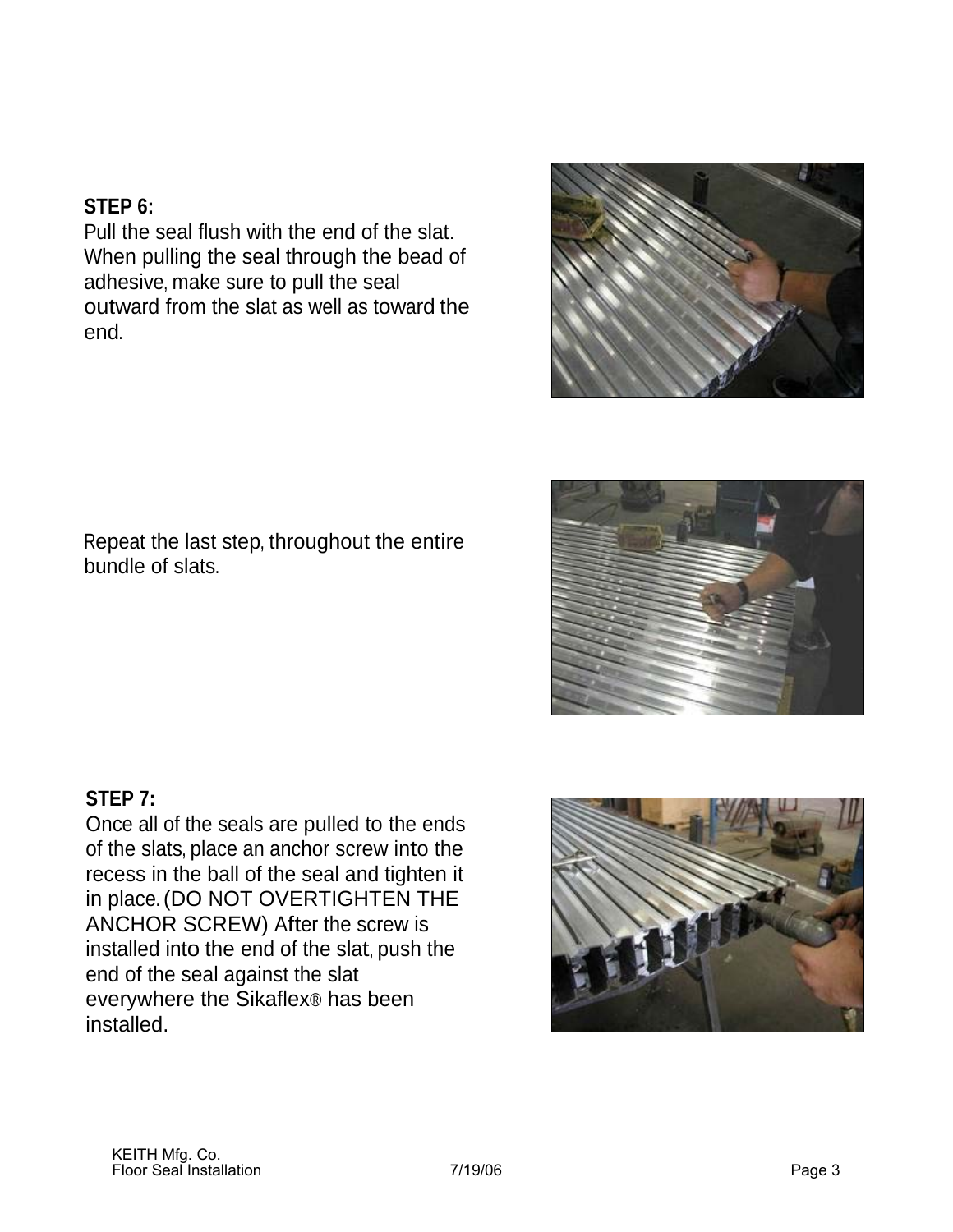Repeat the last step, throughout the entire bundle of slats.

### **STEP 8:**

Move to the other end, apply Sikaflex® across the remaining open areas of the slats. See step 5 for more details.

### **STEP 9:**

Stretch the seal flush with the other end of the slat, making sure to pull outward on the seal as you pull it back.





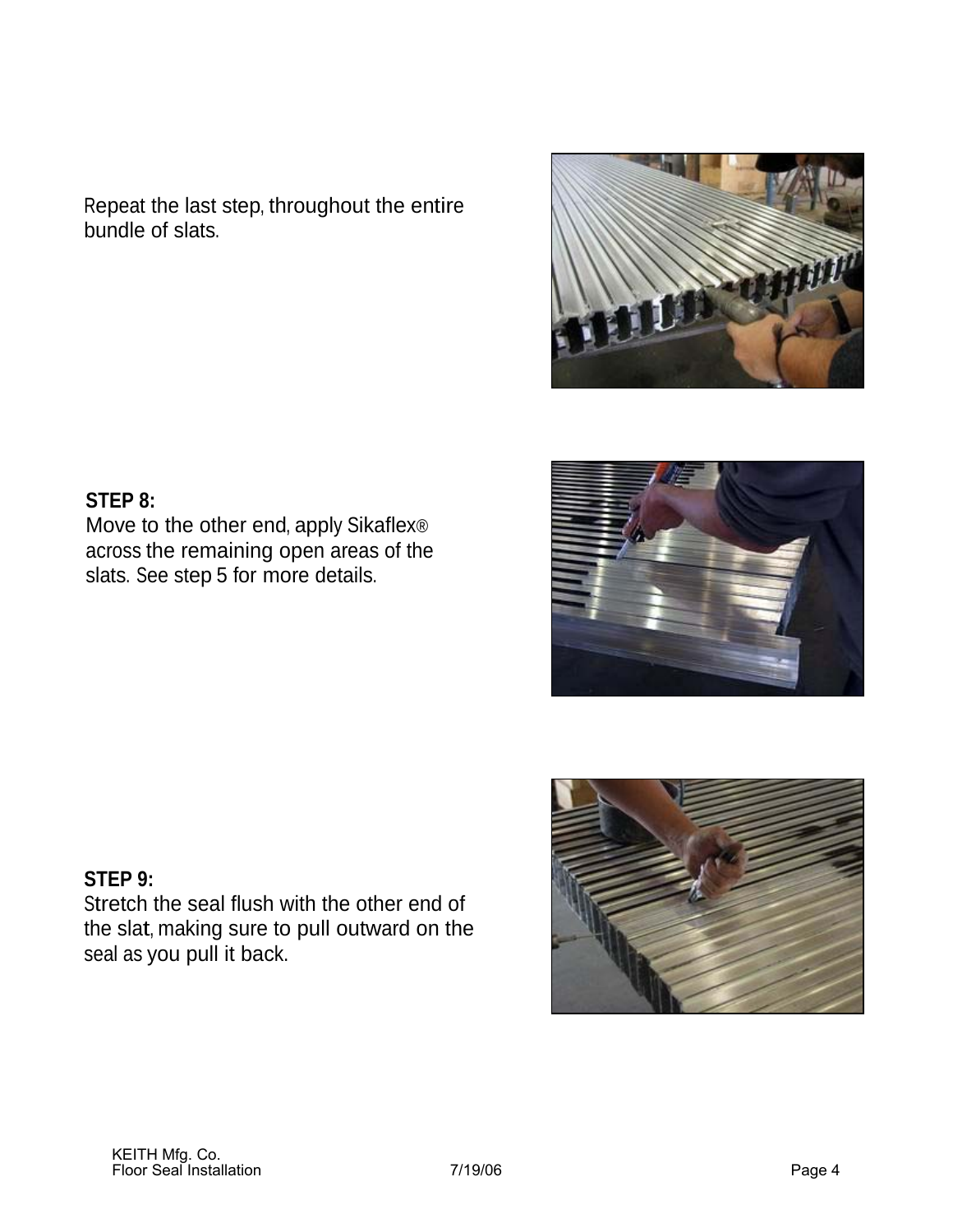### **STEP 10:**

While holding the seal flush to the end of the slat, install an anchor screw in each of the seals to hold them in place. DO NOT OVER TIGHTEN THE ANCHOR SCREW. ALLOW THE ADHESIVE TO DRY BEFORE INSTALLING THE SLATS.



### **STEP 11:**

Apply three additional beads of Sikaflex® behind the seal.The additional beads of Sikaflex® should be at least 24" long and should be located at 1/4 slat length; 1/2 slat length; and 3/4 slat length. The additional beads are to be applied after the seal is installed.



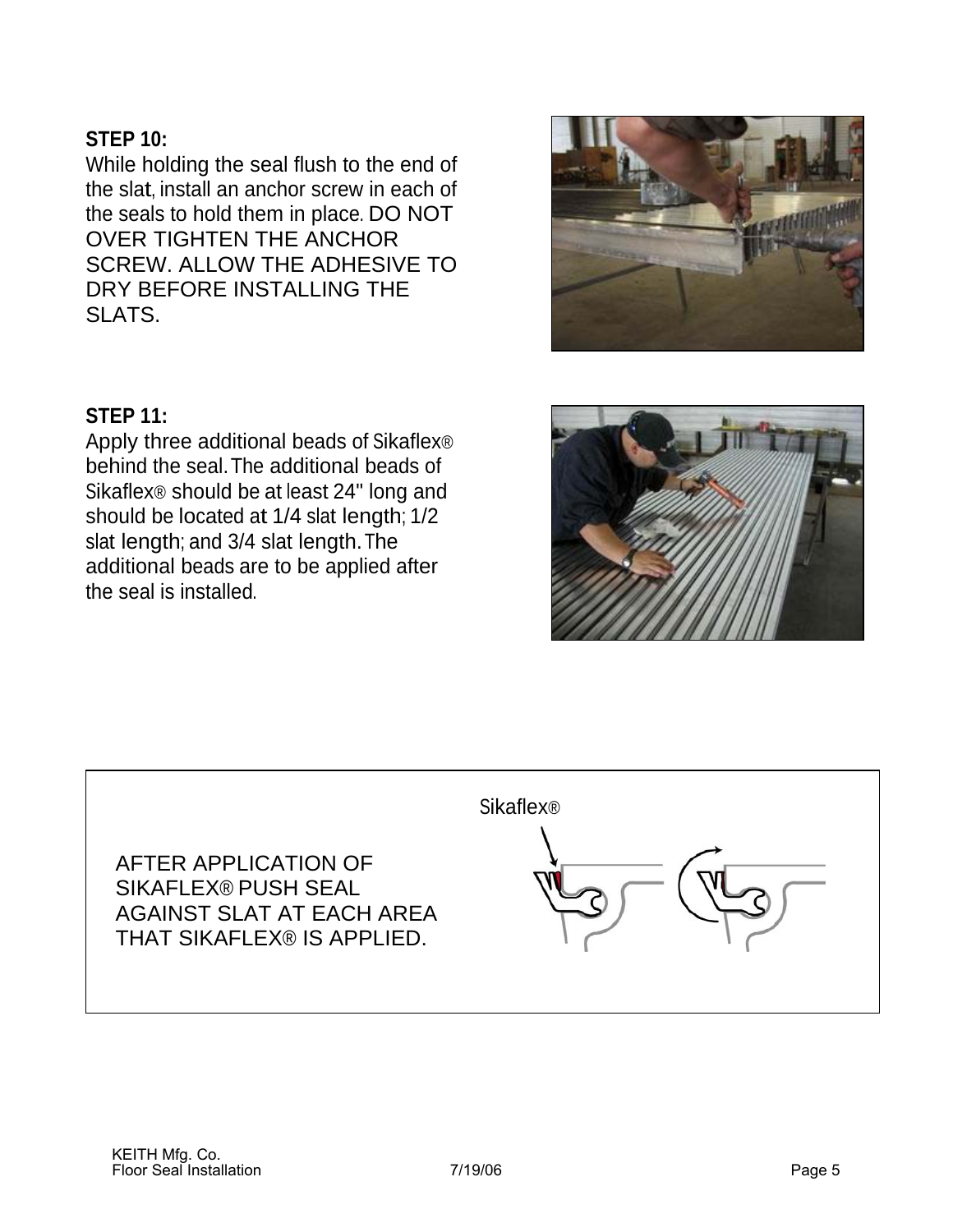**OPTIONAL***:* (RECOMMENDED FOR FOREST AND AGRICULTURAL PRODUCTS)

 After applying the Sikaflex® and attaching the ends of the seals to the slats, apply an additional bead of Sikaflex® behind the full length of the floor seal. This will reduce "rippling" and create a more positive seal. Allow the adhesive to dry before installing the slats.



### **TIP:**

By placing your finger between the seal and the slat, before you place the sealer gun into the gap, you will be able to run a continuous bead the remaining length.You may also want to trim the end of the gun to an angle that is comfortable for you to use. Repeat the last step, throughout the entire bundle of slats.

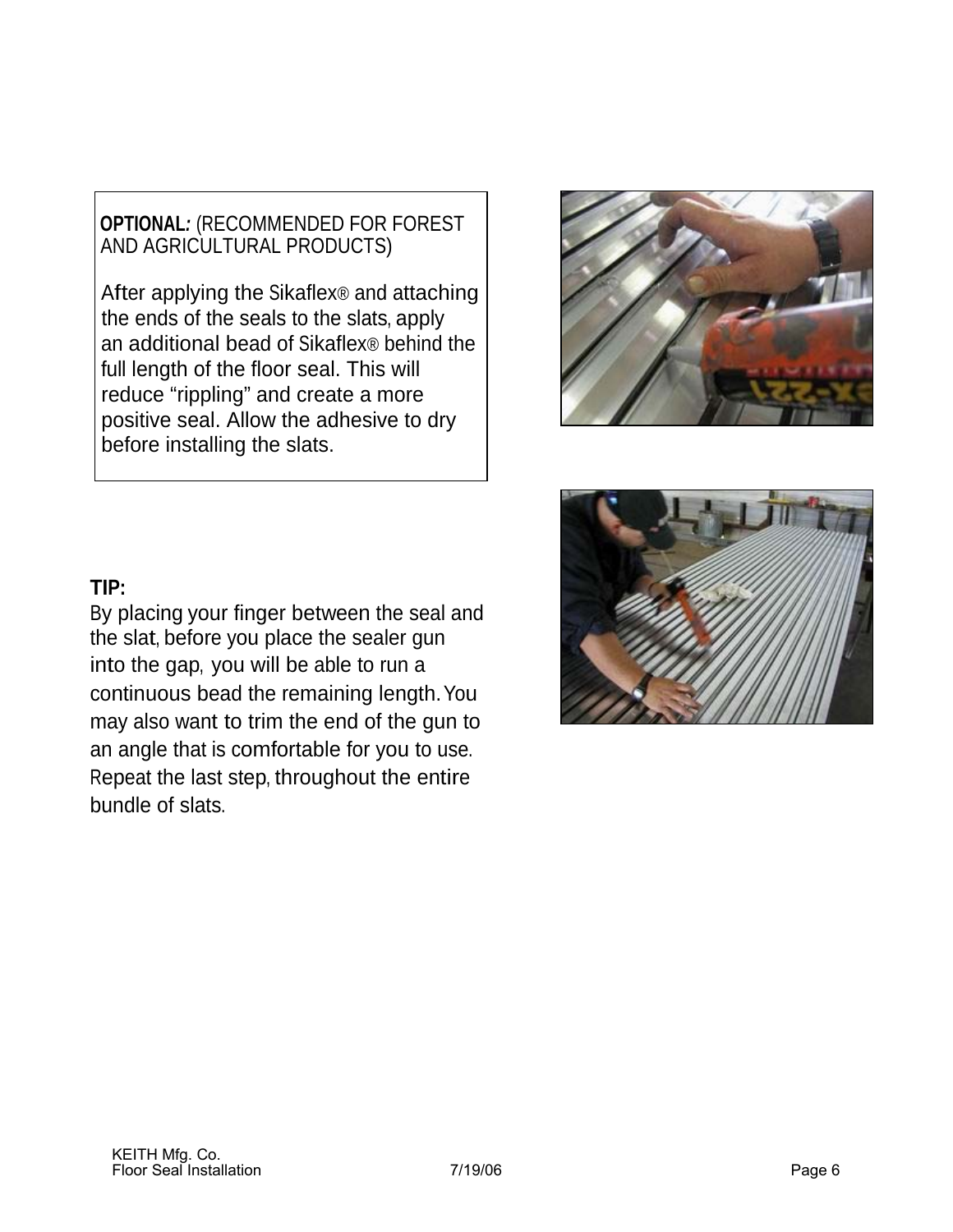### **OPTION#2***:* (RECOMMENDED WHEN UNLOADING CHIPS AT A PULP MILL)

 Once all seals have been installed and all the Sikaflex® has been applied, you may want to trim the seal as shown to reduce the possibility of getting plastic in your chips while unloading.

Gently place a sharp blade at the point of the seal where it begins the "Y" shape. *(See Diagram Below)*

Slice gently being careful not to cut any deeper into the seal. You will need to continue this approximately 10" from the end of the slat.

Once you have reached 10", do not stop the cut. Instead taper the cut away from the slat so that there is a smooth transition from where the outer branch of the "Y" is removed to where it still exists. Repeat this step for all the slats at one end only. The end of the slats with the trimmed seal should be installed at the rear of the trailer.







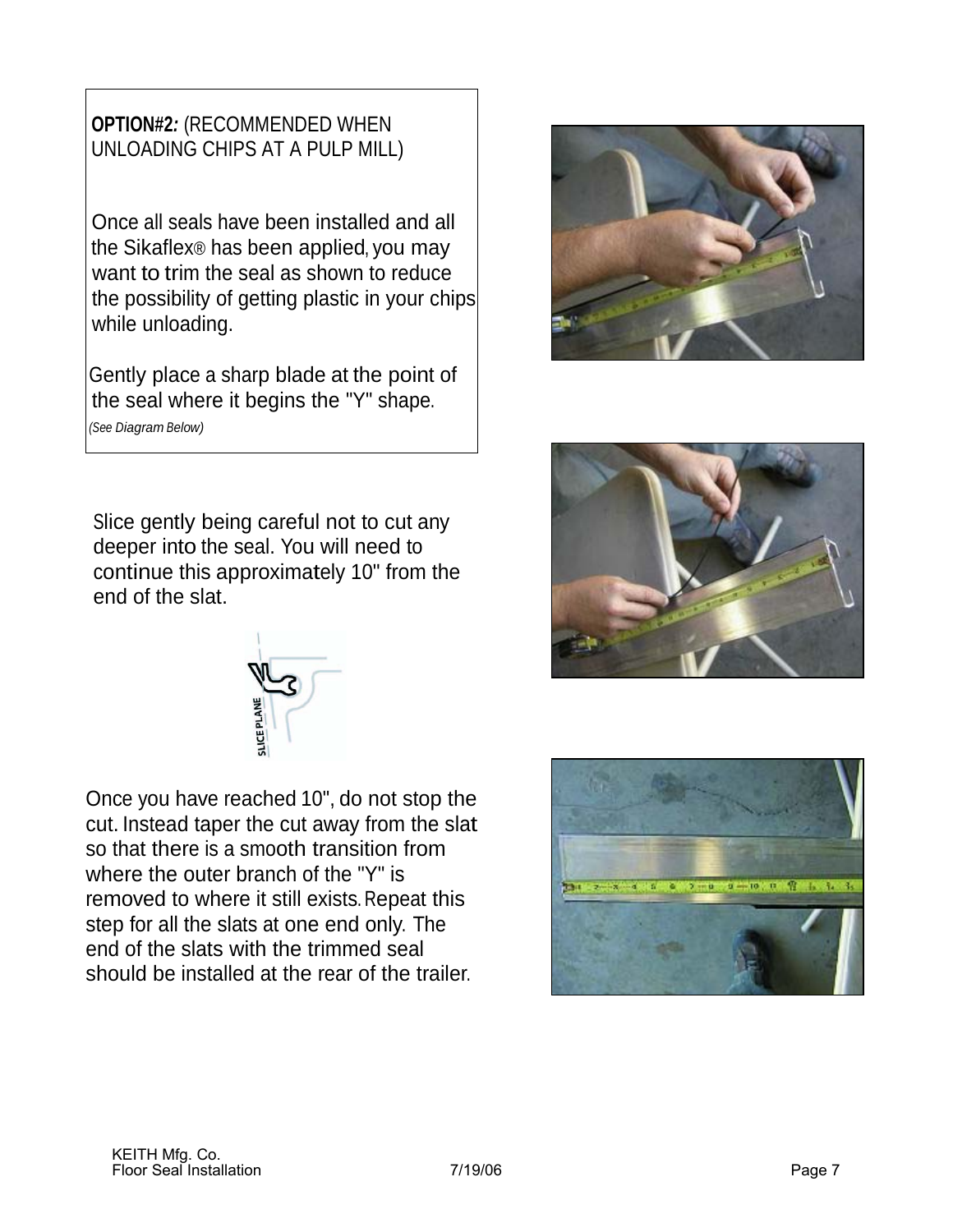

# **KEITH® Instructions to trim a floor slat** (after the floor seal has been installed)

Use approved eye and body protection when trimming floor slat and installing seal.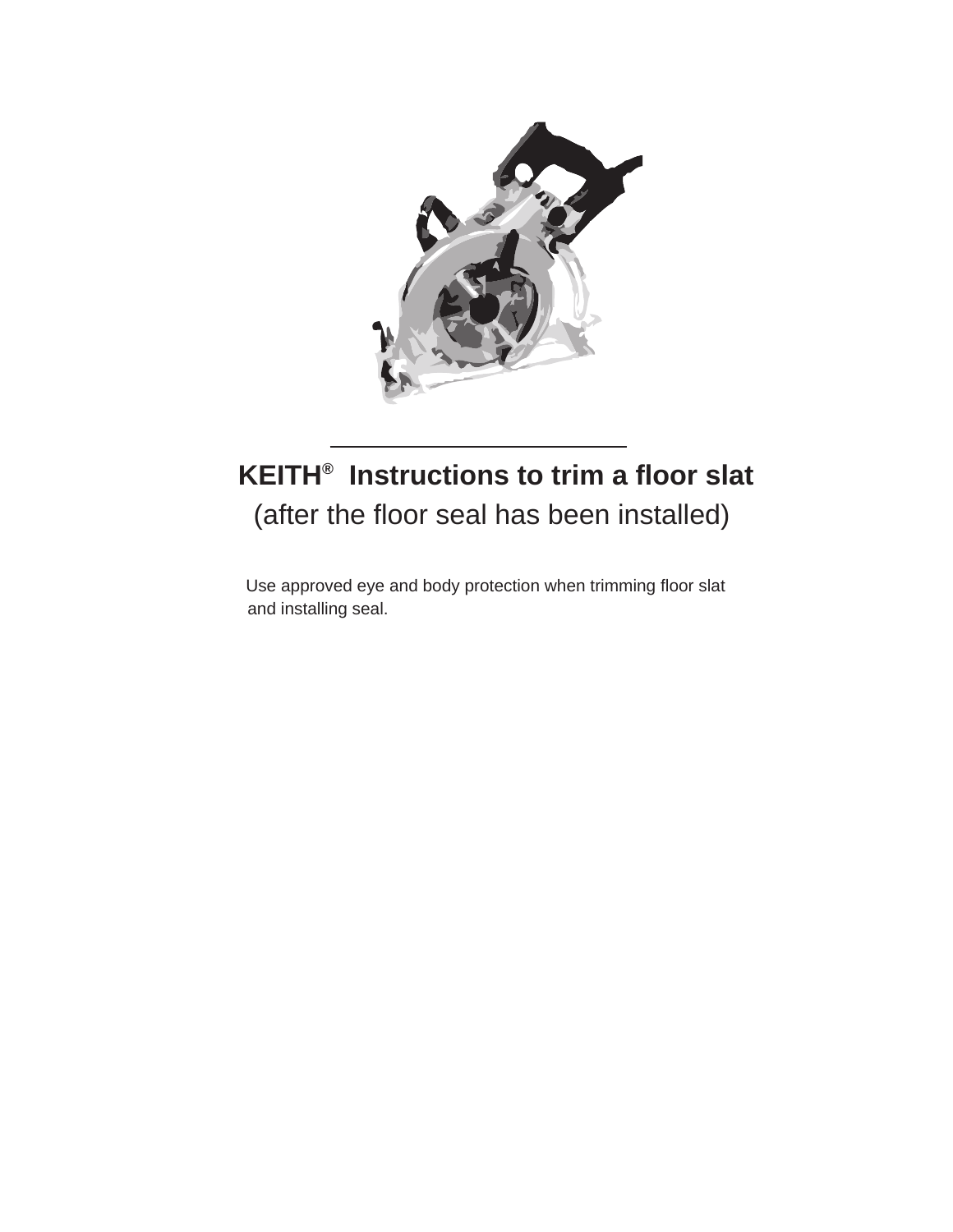### **STEP 1:**

Cut the floor slat to the required length. If there are wear strips or filler strips installed on the slat, it is recommended to cut off the opposite end. The wear strips and front filler strips must be replaced, if removed by shortening the floor slat. Be careful not to damage the floor seal.



### **STEP 2:**

Slide the loose end of the floor seal away from the end of the slat, as far as possible.



### **STEP 3:**

Inspect the ends of the floor slat. De-burr the seal groove. De-burr and chamfer both ends of the floor slats. *(See Diagram Below)*



DE-BURR THE SEAL GROOVE & END OF THE FLOOR SLAT.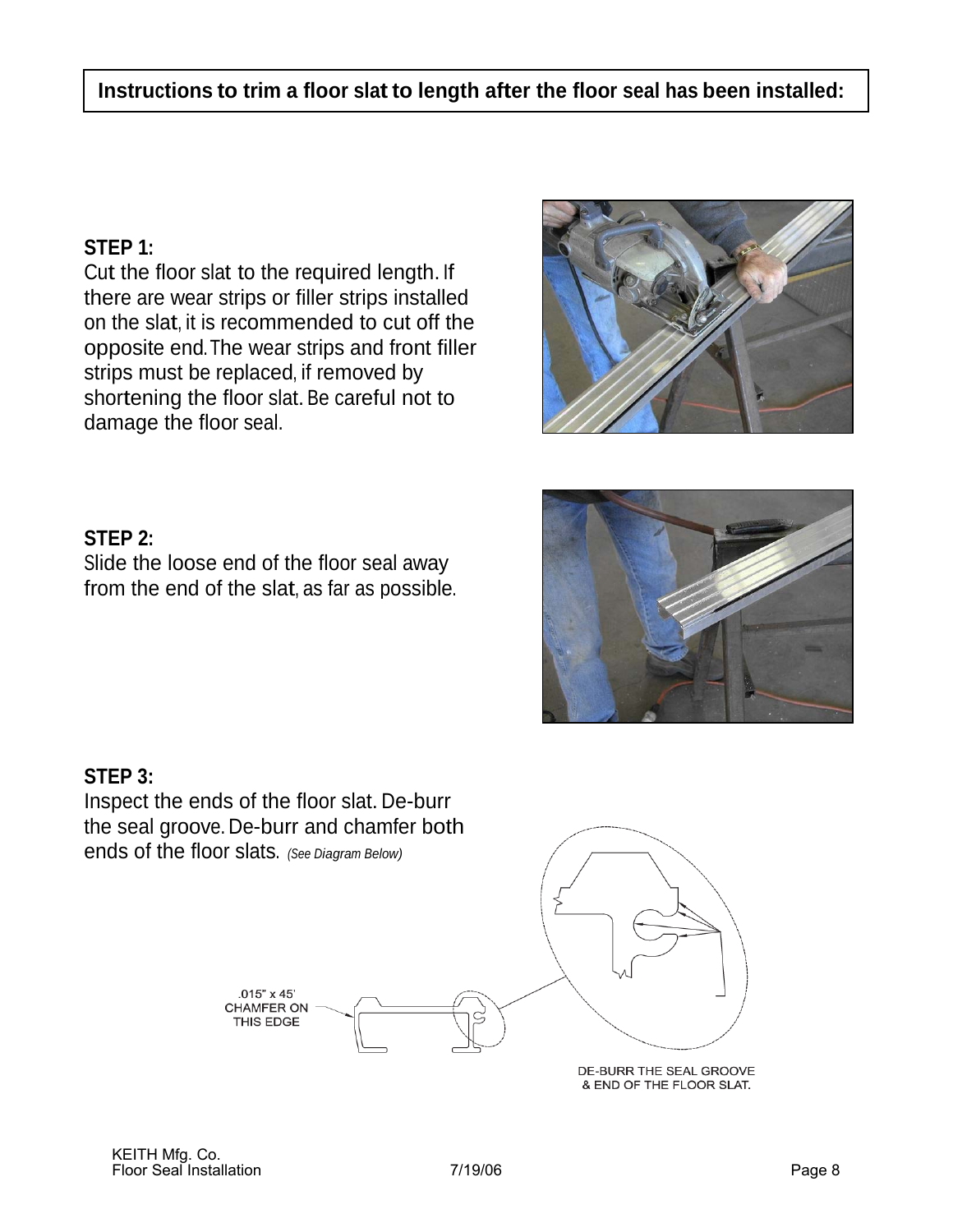### **STEP 4:**

If wear strips or filler strips were removed during cutting the slat, weld on wear strips or filler strips. Shield the floor seal from weld splatter. Use a heat sink to prevent damage to the floor seal.

### **STEP 5:**

Pull seal out the end of the floor slat 5"- 6". Pull the seal out sideways from the seal groove. Pull the seal out approximately 18" from the end of the floor slat.



### **STEP 6:**

Trim the ball of the floor seal at a 45 angle. The angle on the seal pushes the adhesive into the seal groove.





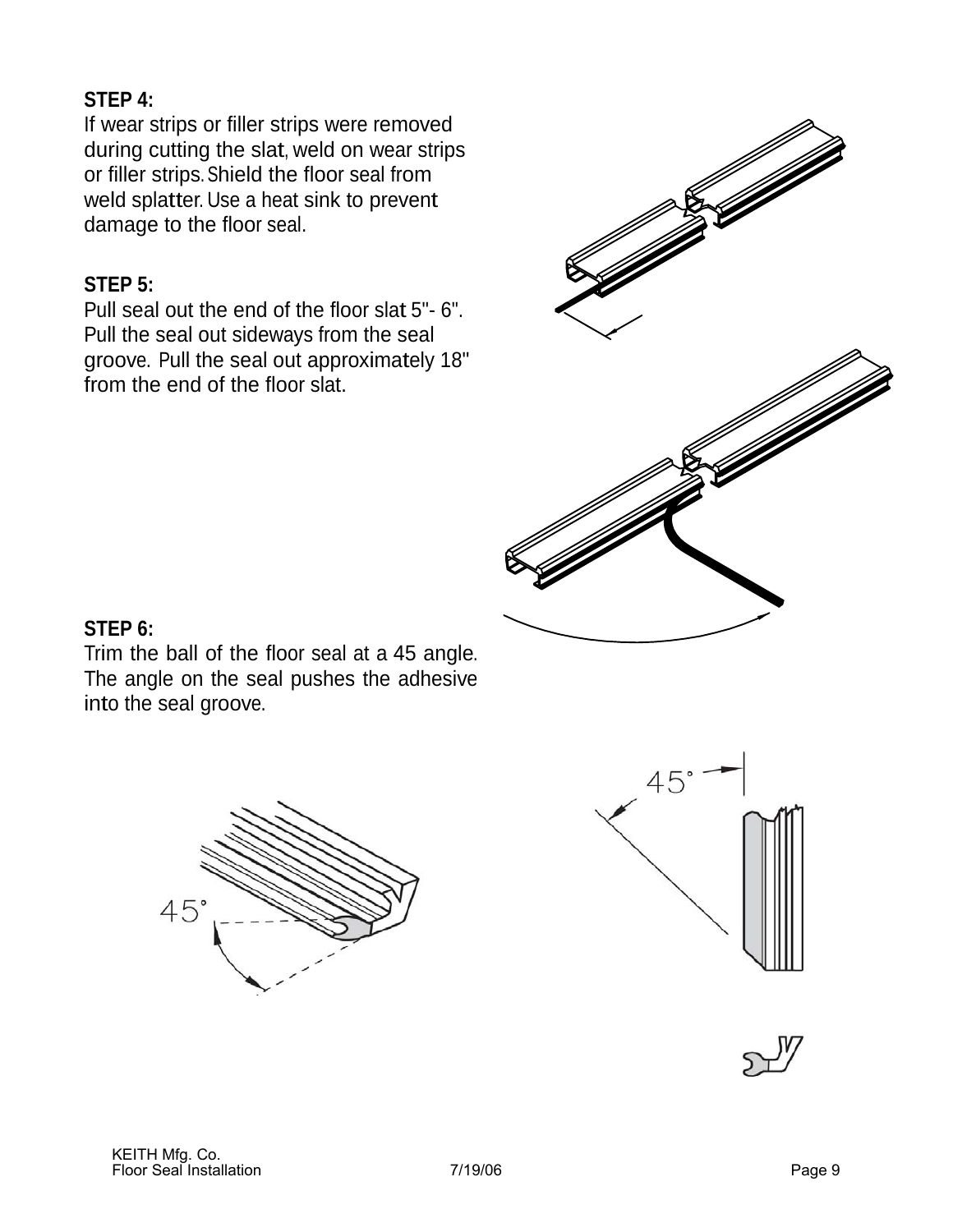### **STEP 7:**

Apply a 1/8" diameter bead of Sikaflex®-221 adhesive sealer in the exposed seal groove. (From the end of the seal to the end of the slat.) Hold the caulking gun at a 60 degree angle to the floor slat. (Push the bead - do not pull).



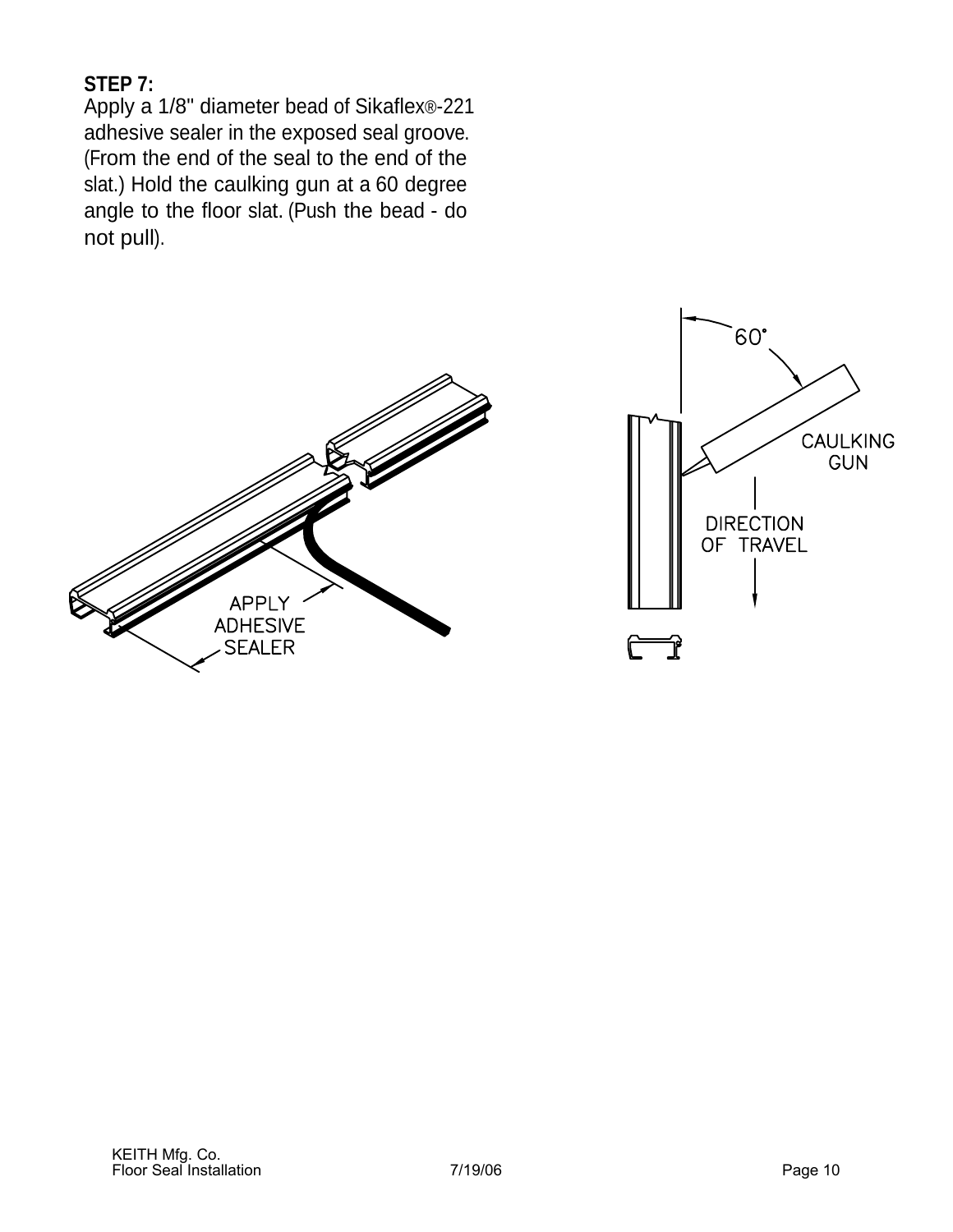### **STEP 8:**

Pull the floor seal toward the end of the floor slat until the seal will feed back into the seal groove. Place the seal back into the seal groove.